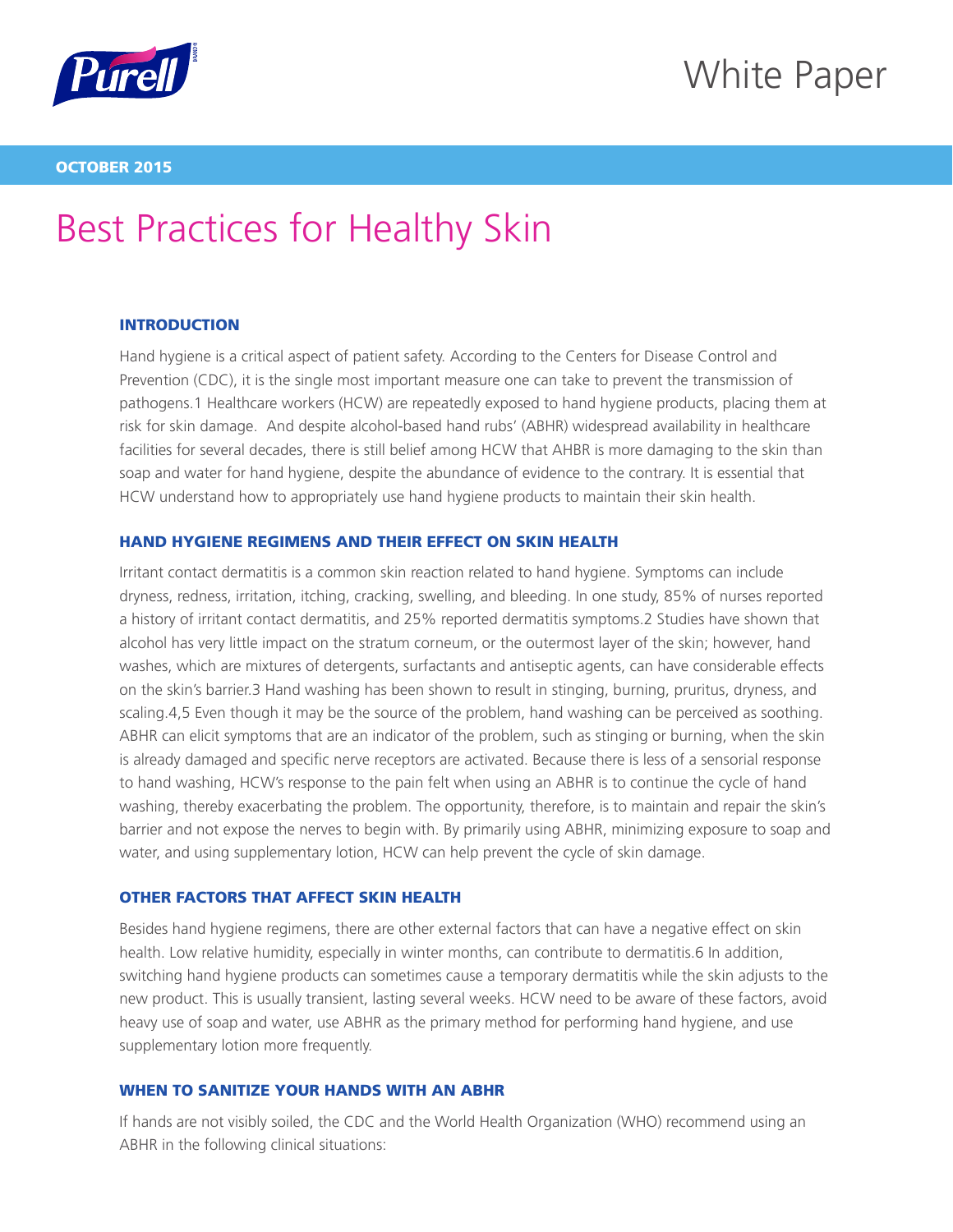- Before direct patient contact
- After removing gloves
- Before handling an invasive device for insertion
- After contact with intact skin
- After contact with body fluids, or excretions, mucous membranes, non-intact skin, and wound dressings, if hands are not visibly soiled
- Before moving from contaminated patient body site to a clean site during patient care
- After contact with inanimate objects or medical equipment close to a patient

#### WHEN TO WASH YOUR HANDS WITH SOAP AND WATER

When hands are visibly dirty or contaminated with proteinaceous material, are visibly soiled with blood or other body fluids, and before eating and after using the restroom, wash hands with either a nonantimicrobial soap and water or an antimicrobial soap and water.

#### TECHNIQUE FOR PERFORMING HAND HYGIENE

The CDC recommends when using an ABHR, apply product to the palm of one hand and rub hands together, covering all surfaces of hands and fingers until hands are dry. The product should take at least 15 second to dry. When using soap and water, wet hands with water, apply the manufacturer's recommended amount of product to hands, and rub hands together vigorously for at least 15 seconds, covering all surfaces of the hands and fingers. Rinse hands with water and dry thoroughly with a disposable towel. Use towel to turn off the faucet.

## BREAKING THE CYCLE OF SKIN DAMAGE

Simple changes in your hand hygiene routine can make a difference when it comes to skin health. Here are some tips to keep your hands healthy year round.

- Use an ABHR as opposed to soap and water whenever possible.
- Use lukewarm (not hot) water when washing hands with soap and water.
- Use lotion at least twice during your shift and use copious amounts of lotion before and after your shift.
- Do not don gloves when your hands are still wet with ABHR. This prevents the alcohol from completely drying and can cause burning or stinging, especially when skin is already damaged.
- Do not vigorously dry your hands with a paper towel; pat gently.
- Wear gloves when going outside if you live in a cold, dry climate.

#### **SOURCES**

- 1 Centers for Disease Control and Prevention. Guideline for hand hygiene in health-care settings: recommendations of the healthcare infection control practices advisory committee and the HICPAC/ SHEA/APIC/IDSA hand hygiene task force. MMWR 2002;51:RR-16
- 2 Boyce JM, Kelliher S, Vallande N. Skin irritation and dryness associated with two hand-hygiene regimens: soap-and-water handwashing versus hand antisepsis with an alcoholic hand gel. Infect Control Hosp Epidemiol. 2000;21:442-448.